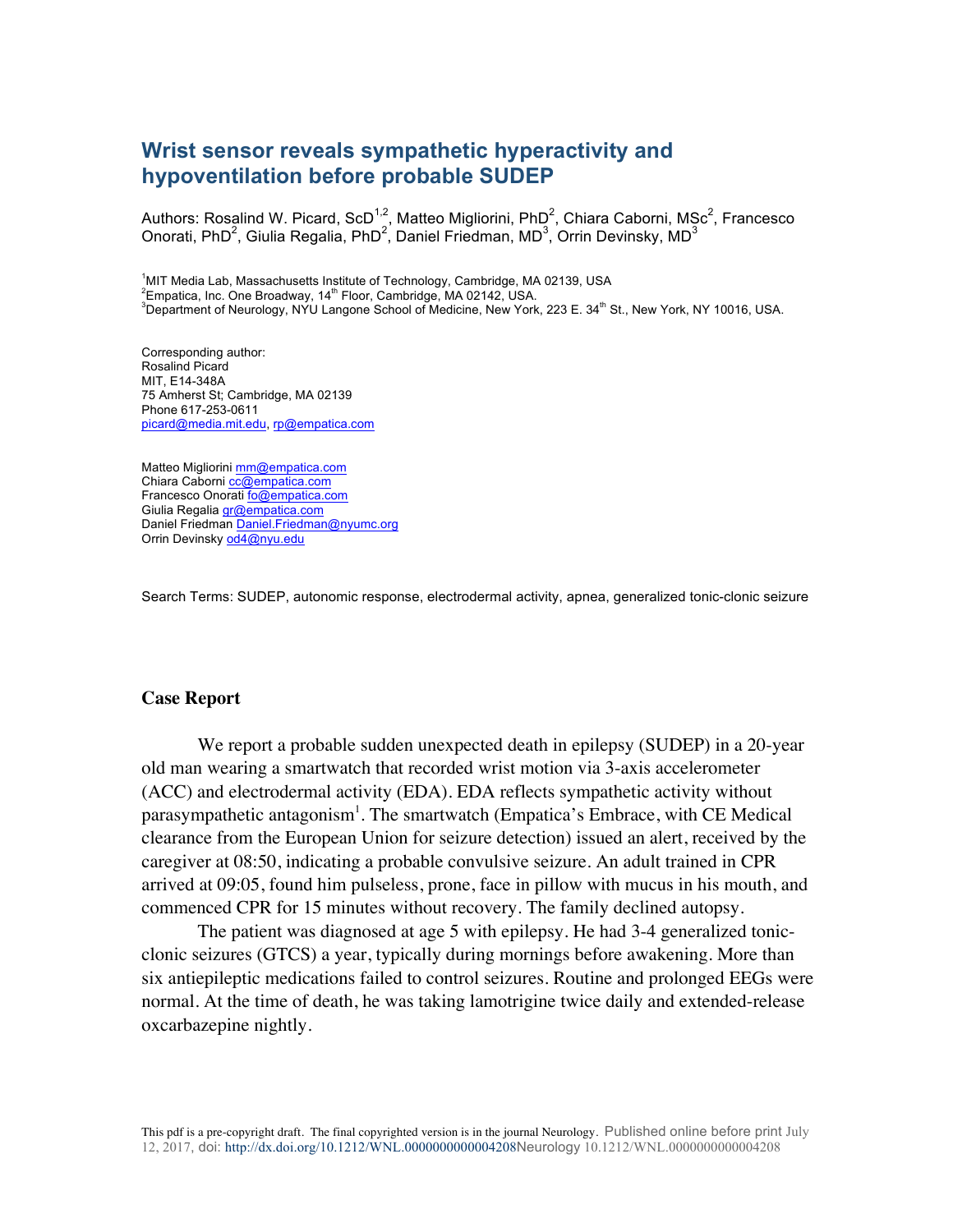

**Figure 1: From top to bottom, continuous data from the Embrace smartwatch worn on the patient's wrist, measured before, during, and ten minutes after the terminal seizure: (a) Electrodermal activity (EDA) shows the unusually large EDR; a zoomed subset of exponentially weighted moving averaged EDA shows rapid EDR's indicating that non-REM sleep was likely present pre-ictal; (b) Physical movement reflected in the magnitude acceleration derived from 3-axis accelerometers (ACC), shows almost no movement after convulsions, except for a very brief spike occurring after the EDA has risen almost to its peak; (c) Estimate of respiration rate derived from ACC, with red traces indicating confident estimation and the grayed region indicating interference from motion. A respiration rhythm seems to continue briefly after the EDA has peaked; (d) Temperature on the surface of the skin. The red highlighted region demarks the time of convulsions with potential motion artifacts for the other channels. The thin vertical red line is when the Embrace watch detected the seizure.**

Figure 1 shows the smartwatch data. The red vertical line marks the time of automated seizure detection. Figure 1(a) shows an unusual fast-rising, up to  $1.5\mu$ S/sec, and large, 66.7µS, post-ictal electrodermal response (EDR). An inset utilizing exponentially-weighted moving-averages magnifies the pre-ictal period, revealing EDRs typical within non-REM sleep. Figure 1(b) shows the ACC data, indicating convulsive movements lasting 94 seconds, with little or no movement following. Figure 1(c) shows the estimated respiration rate using a validated method<sup>2</sup> that extracts subtle respirationinduced body movements from wrist-ACC in a relatively motionless person. The thin red traces indicate tracking of 18.9 breaths/min before the convulsions, rising to 24.6 breaths/min, and reaching 28.5 breaths/min with the large EDR. After 08:52, despite no detected position-changing movements, a steady respiration signal ceases to be detected. While this respiration estimator does not work with strong movements (grayed region, Fig. 1(c)), it should work during low-movement postictal periods. The inability to identify any regular breathing pattern following 08:52 suggests either an unusually irregular breathing pattern or respiratory cessation. Fig. 1(d) shows the skin surface temperature.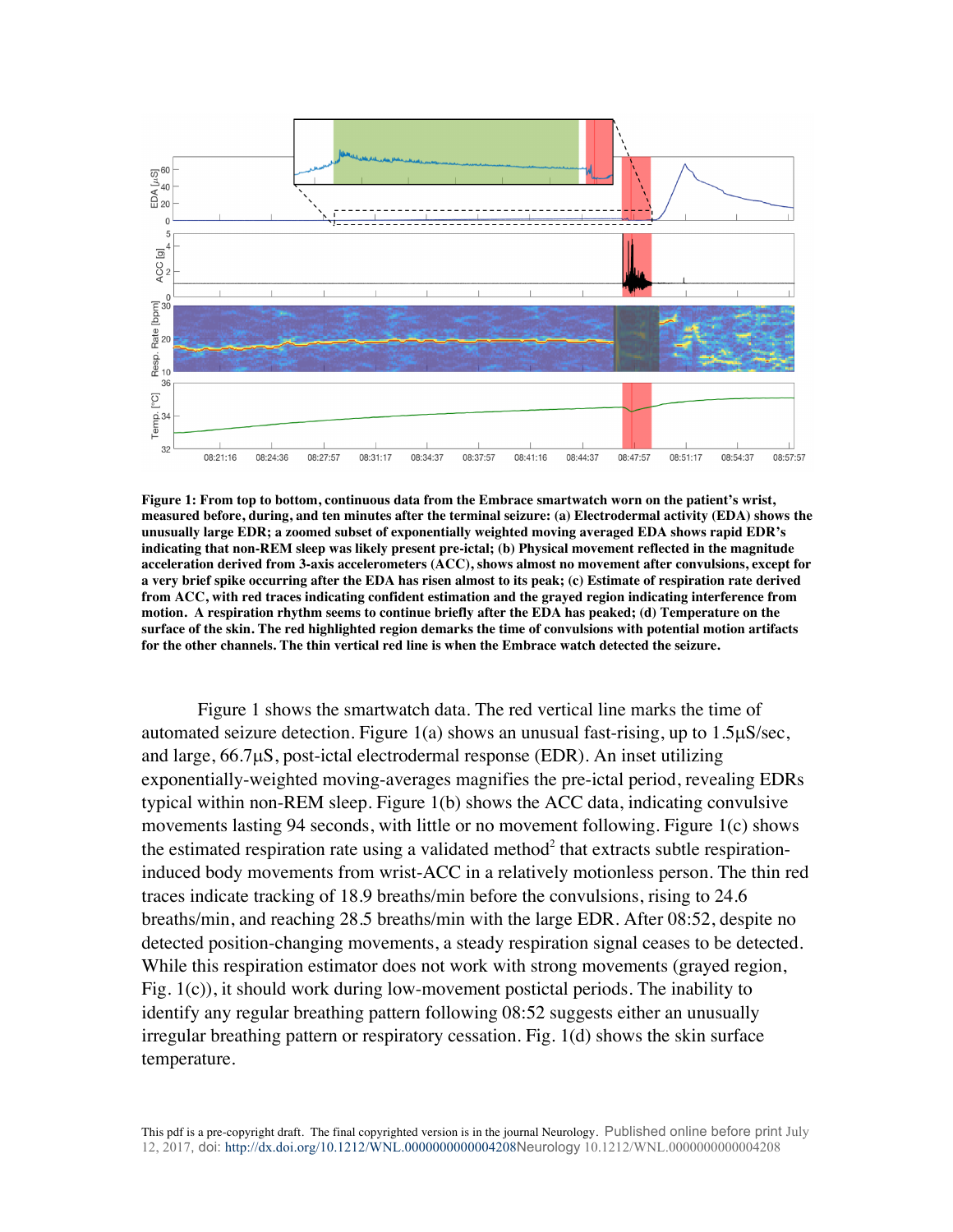## **Discussion**

This case obtained continuous EDA 24/7, finding an unusually large  $(66.7\mu S)$ EDR preceding death in a probable SUDEP. EDR's during non-terminal GTCS in drugresistant patients (ages 3-20) showed peaks from 3.9 to  $24.3\mu S<sup>4</sup>$ , which are within ranges occurring with vigorous sports or natural stressors<sup>1</sup>. While this EDR was highly elevated, it is unknown whether EDR changes of this magnitude are a specific SUDEP signature or could occur with other forms of sudden death.

EDRs can be elicited by electrical stimulation of the amygdala, hippocampus, and cingulate gyrus<sup>3</sup>. The physiological basis for post-ictal EDR elevation is not fully understood but may reflect hypothalamic or brainstem centers released from cortical inhibition.

The extremely elevated peri-ictal EDR at the time of death in this case supports autonomic dysfunction and severe post-ictal cerebral dysfunction as SUDEP mechanisms. Sympathetic hyperactivity following GTCS and parasympathetic hyperactivity in animal models of SUDEP suggest that pathological co-activation of opposing systems may contribute to SUDEP<sup>6</sup>. Prolonged post-ictal generalized EEG suppression (PGES; scalp EEG channels  $\langle 10\mu V \rangle$ , a putative biomarker for SUDEP risk, occurred in  $11/11$  EEG-monitored SUDEP's immediately after a  $GTCS<sup>5</sup>$  and prolonged generalized-EEG suppression was observed before 3/3 SUDEPS without evidence of a seizure<sup>6</sup>. In non-SUDEPS, EDR magnitude accompanying a GTCS correlates with PGES duration; furthermore, all GTCS with EDR amplitude greater  $\geq$  15 $\mu$ S exhibited prolonged  $PGES > 20s<sup>4</sup>$ . Thus, finding an unusually large EDR with this terminal GTCS is consistent with profound sympathetic hyperactivity and prolonged PGES before death.

**These data reveal a critical window of postictal autonomic dysregulation**, probably relevant to SUDEP pathophysiology, that is detectable with a wristband sensor. While medical support, even within two minutes of a seizure, does not always prevent SUDEP, evidence supports that SUDEP is less likely to occur when somebody can rapidly stimulate or reposition<sup>7</sup>. Frequent GTCS and long-duration of epilepsy placed this patient at very high risk for SUDEP<sup>7</sup>. Despite having seen six neurologists, the family was never told about the possibility of SUDEP; they expected him to recover from all of his seizures.

**Patients and families should be informed about SUDEP risk and strategies to reduce risk (e.g., medication adherence, sleep hygiene). They should be told that SUDEP can happen in the minutes following a seizure, and if somebody is there to immediately stimulate, reposition, or provide first aid, the patient may have a better chance of survival.** For high risk patients, seizure detection and alert monitors may bring help. As this case illustrates, their utility in preventing SUDEP is predicated on **a helper arriving quickly and providing appropriate aid**.